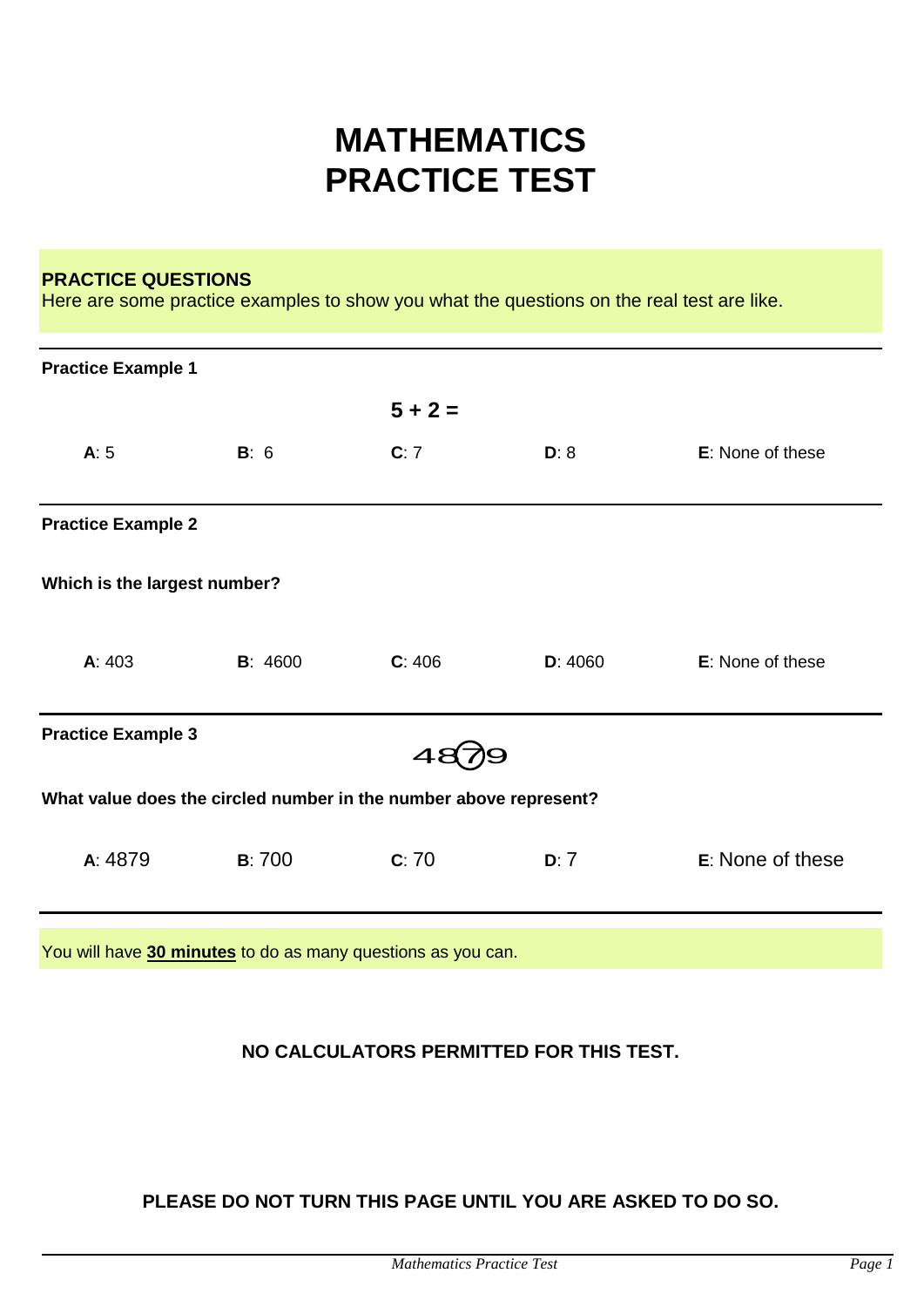| $-10 + -3 - -4 + 5$                     |                   |                                                                                          |           |                          |
|-----------------------------------------|-------------------|------------------------------------------------------------------------------------------|-----------|--------------------------|
| A: 2                                    | $B: -12$          | $C: -4$                                                                                  | D: 16     | <b>E</b> : None of these |
| <b>Question 2</b>                       |                   |                                                                                          |           |                          |
| $-96 \div -6 \div 8 =$                  |                   |                                                                                          |           |                          |
| A: 2                                    | B: 12             | $C: -12$                                                                                 | $D: -2$   | <b>E</b> : None of these |
| <b>Question 3</b>                       |                   |                                                                                          |           |                          |
|                                         |                   | Jo bought a used car for \$6000 and paid 15% deposit. How much did he still have to pay? |           |                          |
| A: \$900                                | <b>B</b> : \$5000 | C: \$4500                                                                                | D: \$5100 | <b>E</b> : None of these |
| <b>Question 4</b>                       |                   |                                                                                          |           |                          |
| $5 \times -2 - (8 - 12) + 16 \div -8 =$ |                   |                                                                                          |           |                          |
| A: 6                                    | $B: -8$           | $C: -16$                                                                                 | $D: -6$   | <b>E</b> : None of these |
| <b>Question 5</b>                       |                   |                                                                                          |           |                          |
| What is 8% of \$600?                    |                   |                                                                                          |           |                          |
| A: \$580                                | <b>B</b> : \$480  | C: \$48                                                                                  | D: \$58   | <b>E</b> : None of these |
| <b>Question 6</b>                       |                   |                                                                                          |           |                          |
| Which is the longest distance?          |                   |                                                                                          |           |                          |
| <b>A</b> : 3500cm                       | B: 65.5m          | C: 75000mm                                                                               | D: 15.5m  | E: 0.1km                 |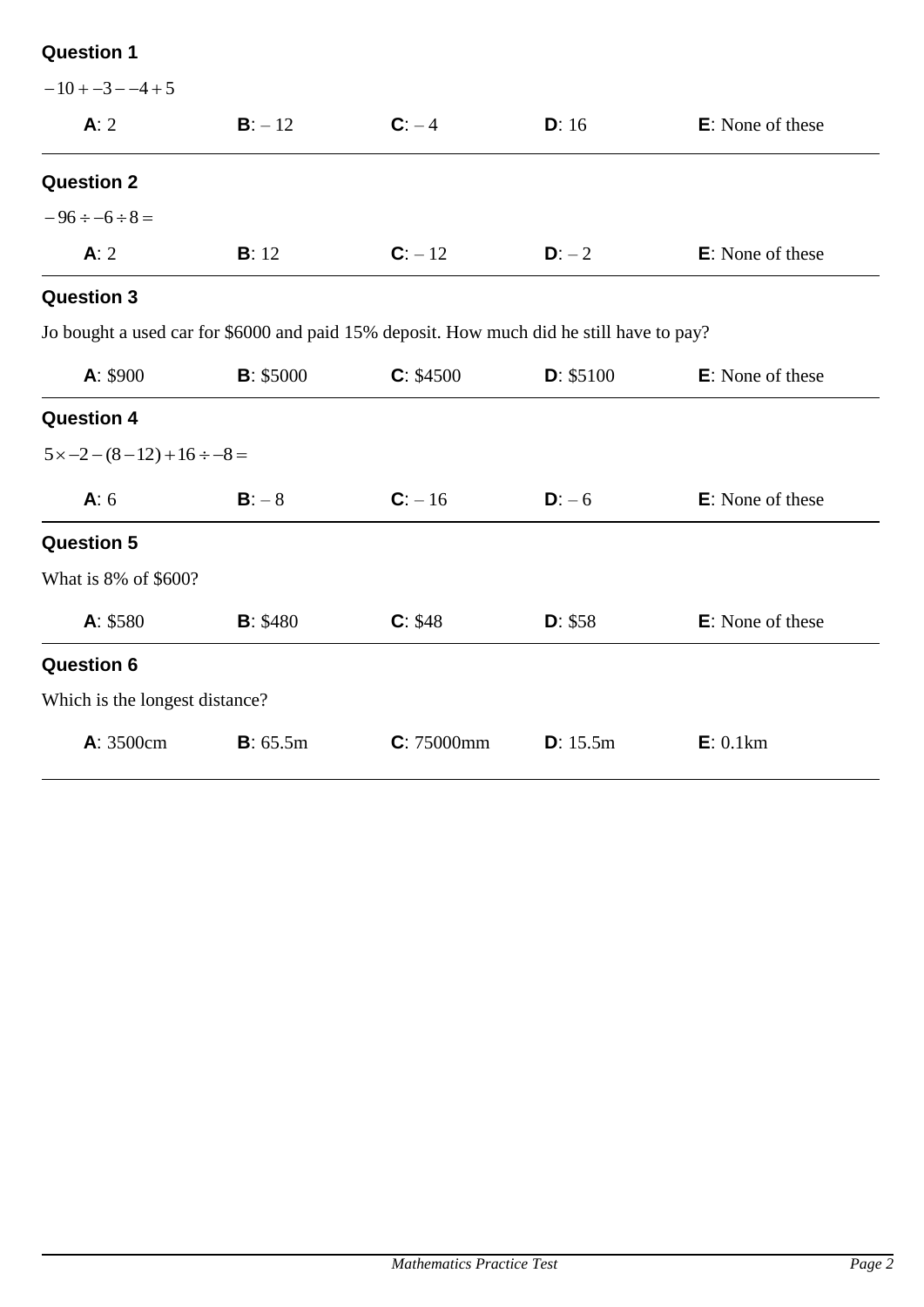The perimeter of the shape is



# **Question 8**

If the length of the shorter arc *AB* is 22cm and C is the centre of the circle then the circumference of the circle is:



## **Question 9**

If 2 fligs make a flog and 3 flogs make a flug, how many fligs in 12 flugs?

| A: 72<br><b>E</b> : None of these<br>C: 36<br>D: 34 |  |
|-----------------------------------------------------|--|
|-----------------------------------------------------|--|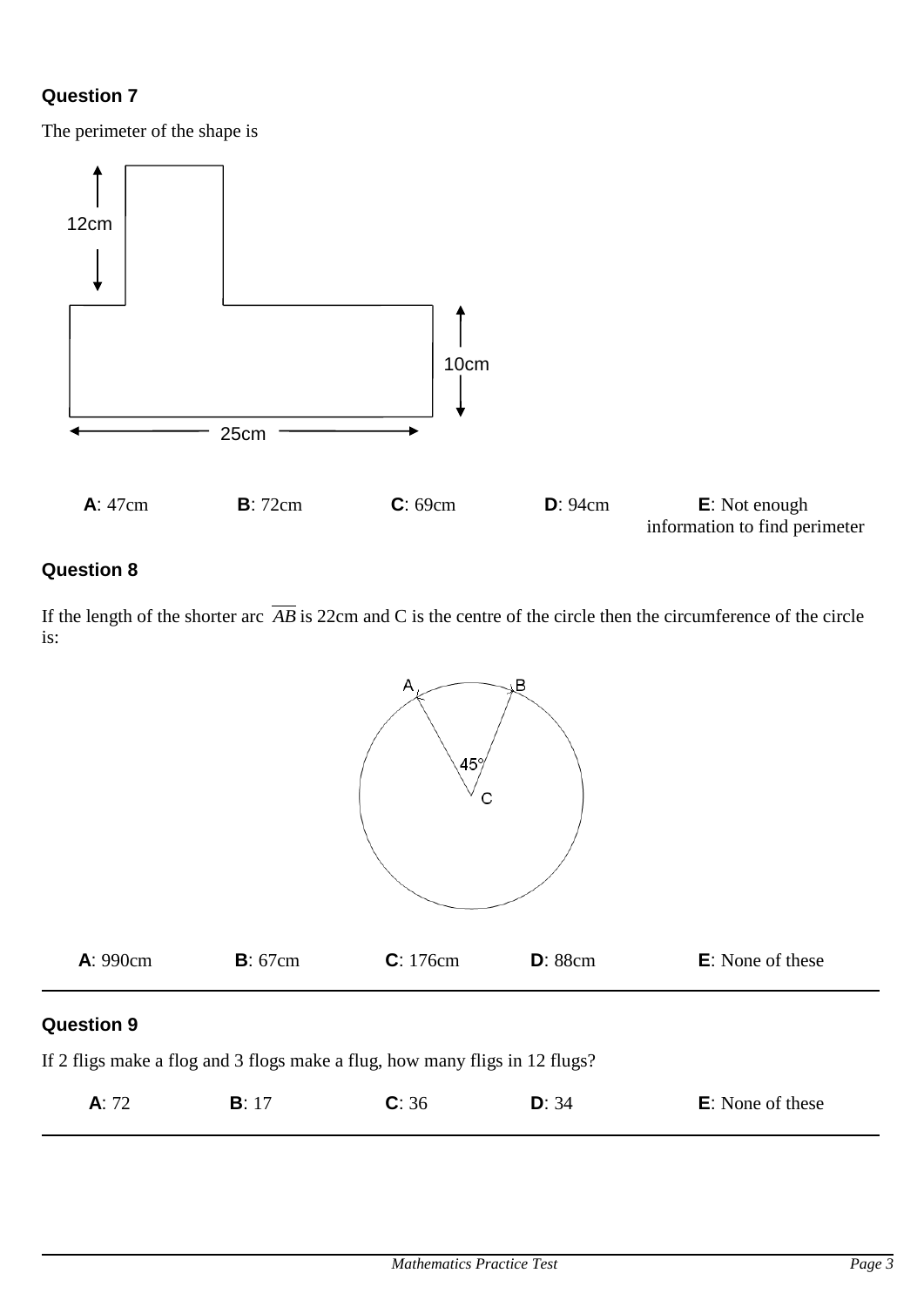| If $2^{1/3}$ : $4^{1/3}$ then 7: $\Box$ $\Box$ = |       |              |                           |                          |
|--------------------------------------------------|-------|--------------|---------------------------|--------------------------|
| A: 12                                            | B: 13 | C: $8^{2}/3$ | <b>D</b> : $6\frac{1}{3}$ | <b>E</b> : None of these |

#### **Question 11**

Concrete is made by mixing screenings cement and sand in the ratio 3:1:15. How much sand would be needed to make 125 tonnes of concrete?

| $A: 27$ tonnes | <b>B</b> : 33.75 tonnes <b>C</b> : 45 tonnes | $D: 75$ tonnes | $E$ : None of these |  |
|----------------|----------------------------------------------|----------------|---------------------|--|
|                |                                              |                |                     |  |

#### **Question 12**



# **Question 13**

 $x^{\circ} =$ **A**: 124 **B**: 304 **C**: 54 **D**: 66 **E**: None of these  $\overline{x^{\circ}}$ 56°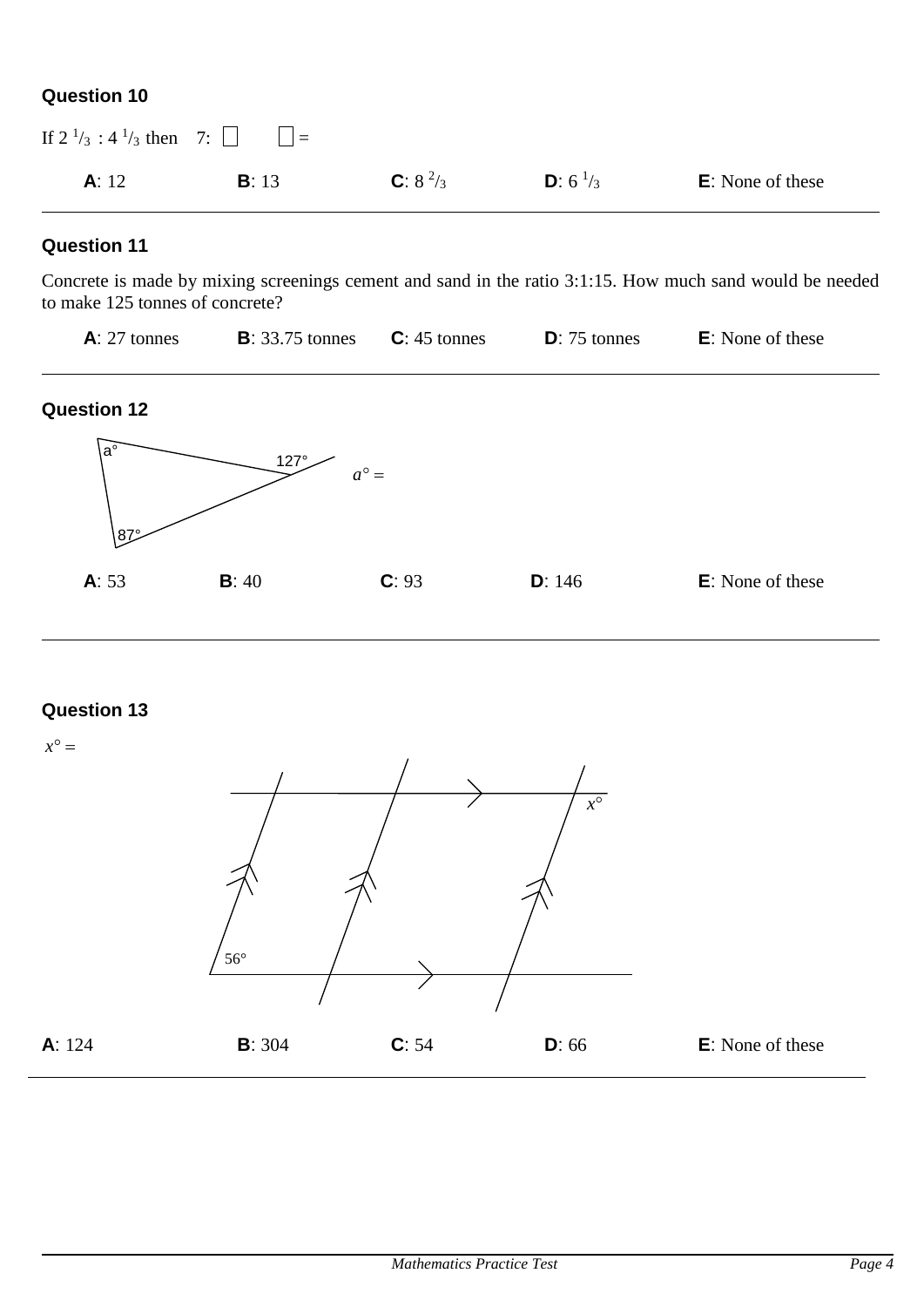# **Use the following graph to answer questions 14 and 15**



The graph shows the number of hours a year 8 group spent doing homework for one week.

## **Question 14**

| How many students studied for more than 8 hours in the week? |  |  |  |
|--------------------------------------------------------------|--|--|--|
|--------------------------------------------------------------|--|--|--|

| A: 22              | <b>B</b> : 29                                           | C: 42 | D: 50 | <b>E</b> : None of these |  |
|--------------------|---------------------------------------------------------|-------|-------|--------------------------|--|
| <b>Question 15</b> |                                                         |       |       |                          |  |
|                    | How many students studied for 6 hours or less per week? |       |       |                          |  |
| A: 9               | B: 18                                                   | C: 15 | D: 12 | <b>E</b> : None of these |  |

## **Question 16**

Two six sided dice are thrown together. What is the probability that a total of 10 is thrown?

| <b>A:</b> $\frac{1}{6}$ | $^{1/12}$ |  |  | <b>E</b> : None of these |
|-------------------------|-----------|--|--|--------------------------|
|-------------------------|-----------|--|--|--------------------------|

## **Question 17**

The gradient of the line is

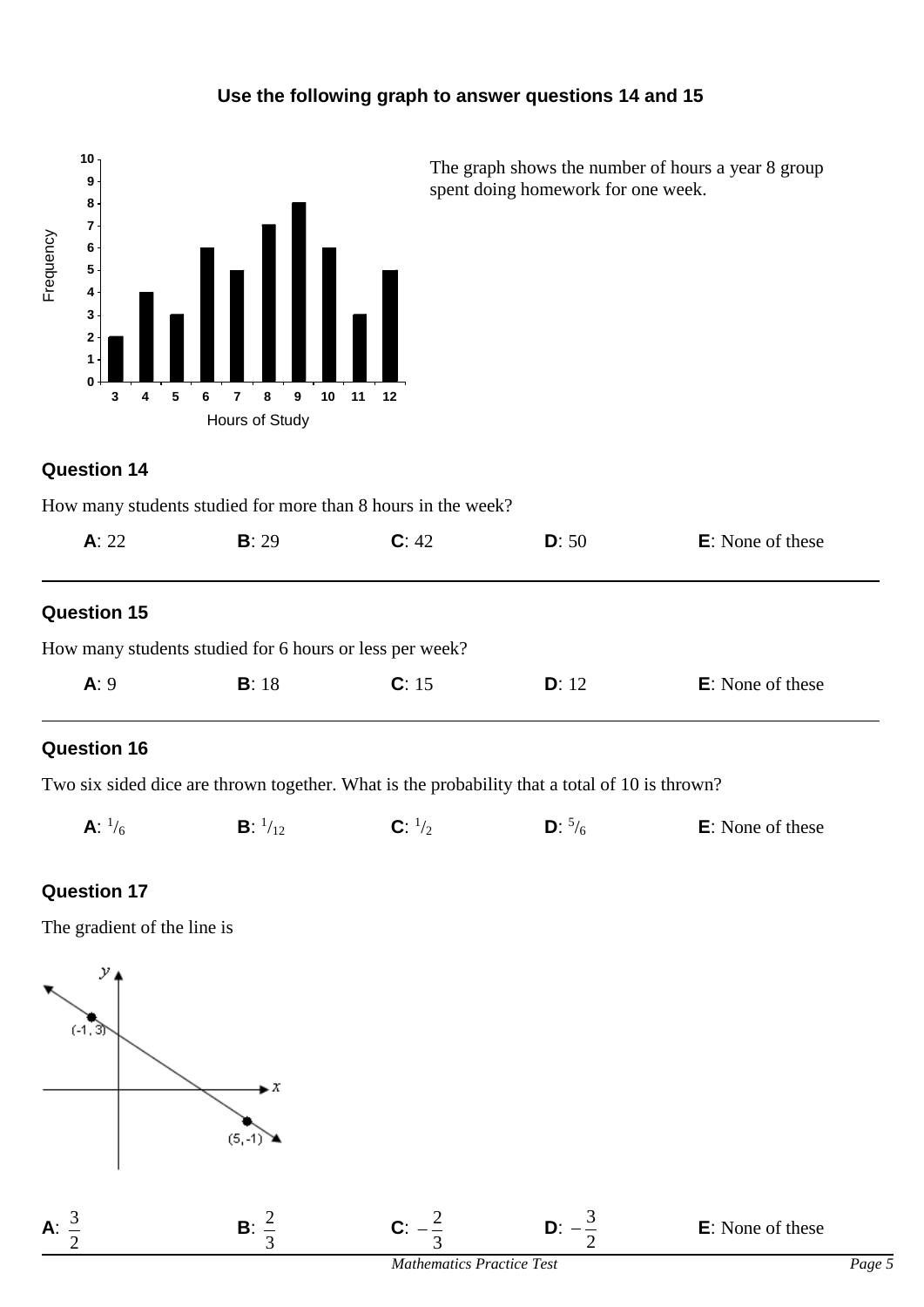

#### **Question 19**

Which inequation shows the following statement?

#### **x is 6 or less and more than – 5**

**A**:  $-5 < x$ ≤ 6 **B**: – 5 > *x* ≤ 6 **C**: – 5 ≤ *x* ≤ 6 **D**:  $-5 < x < 6$  **E**:  $-5 \le x < 6$ 

## **Question 20**

Expand and simplify

**A**: 
$$
-12x-29
$$
 **B**:  $7-12x$  **C**:  $12x-7$  **D**:  $7+12x$  **E**: None of these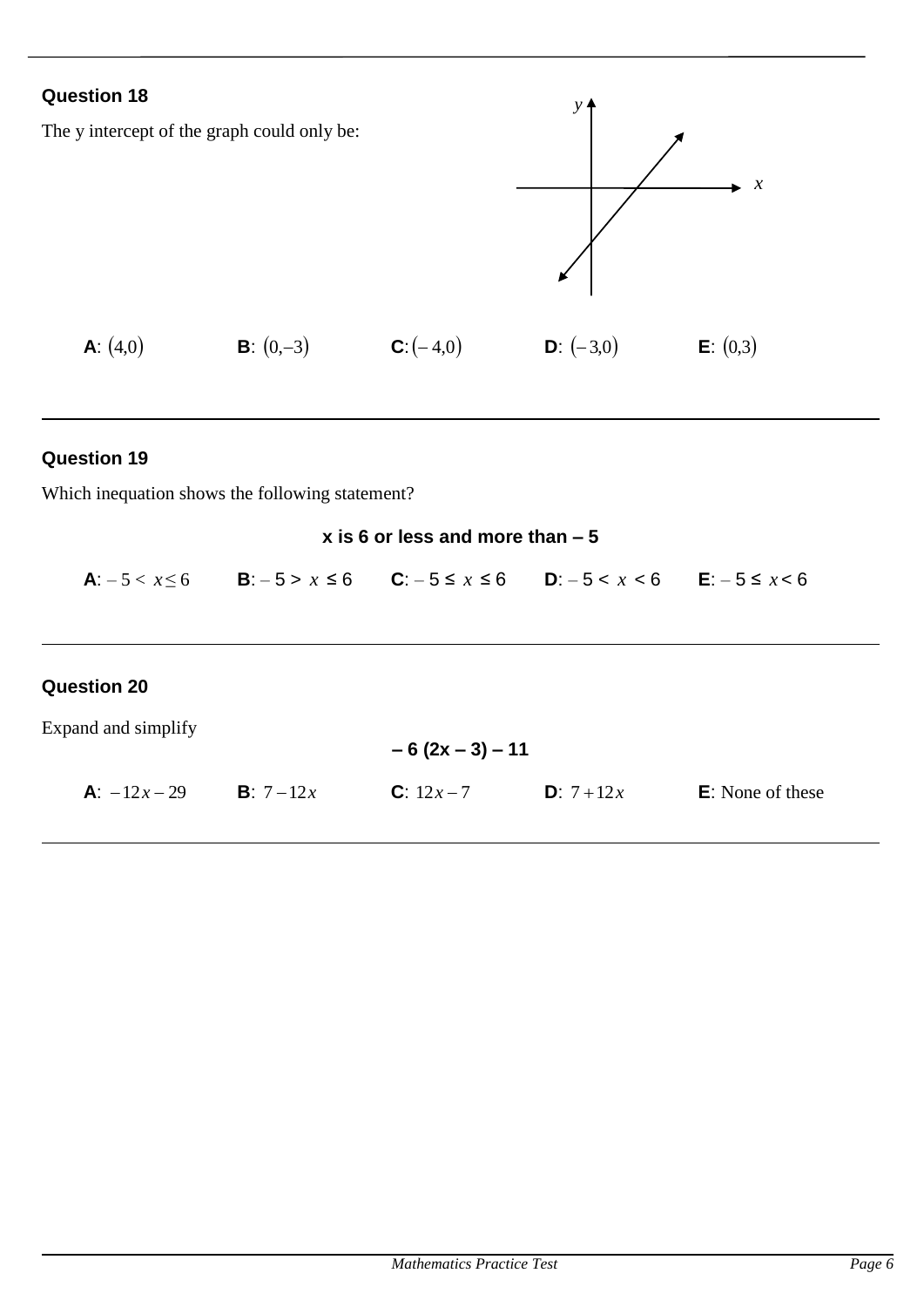Which option would make this solid?



**E:** None of the nets would make the solid

## **Question 22**

The diagram shows a small rectangular field. If Linda runs from A to B to D to C to A, how far does she run?

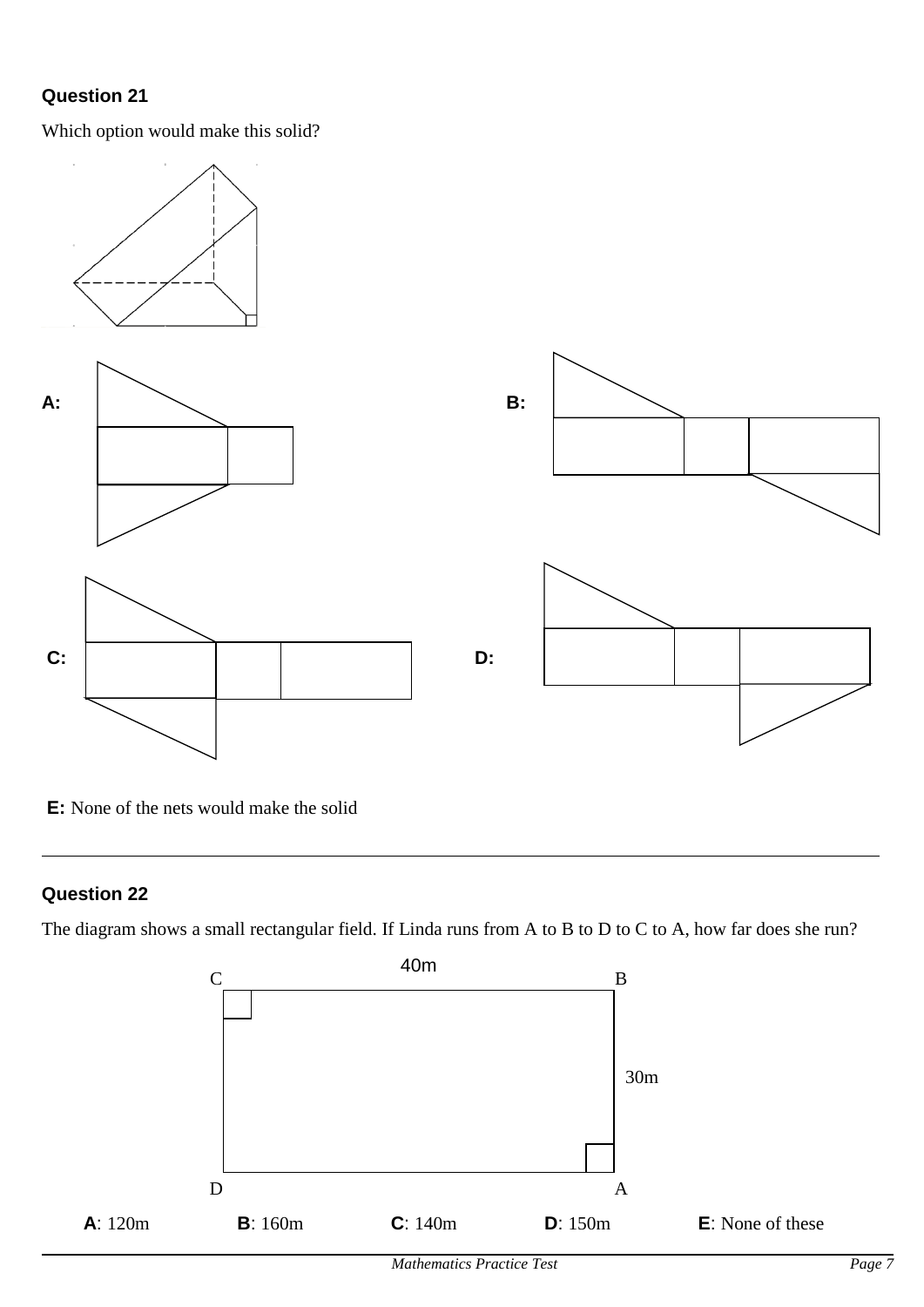Simplify the surd  $3\sqrt{56}$  completely



## **Question 25**

The rectangle box has dimensions as shown. What is the length *AG* ?



## **Question 26**

Sam bought a car valued at \$7700. One year later the car's value had decreased by  $\frac{2}{7}$ . What is the new value of the car?

| A: \$2200 | B: \$5500 | C: \$9900 | D: \$4400 | <b>E</b> : None of these |
|-----------|-----------|-----------|-----------|--------------------------|
|-----------|-----------|-----------|-----------|--------------------------|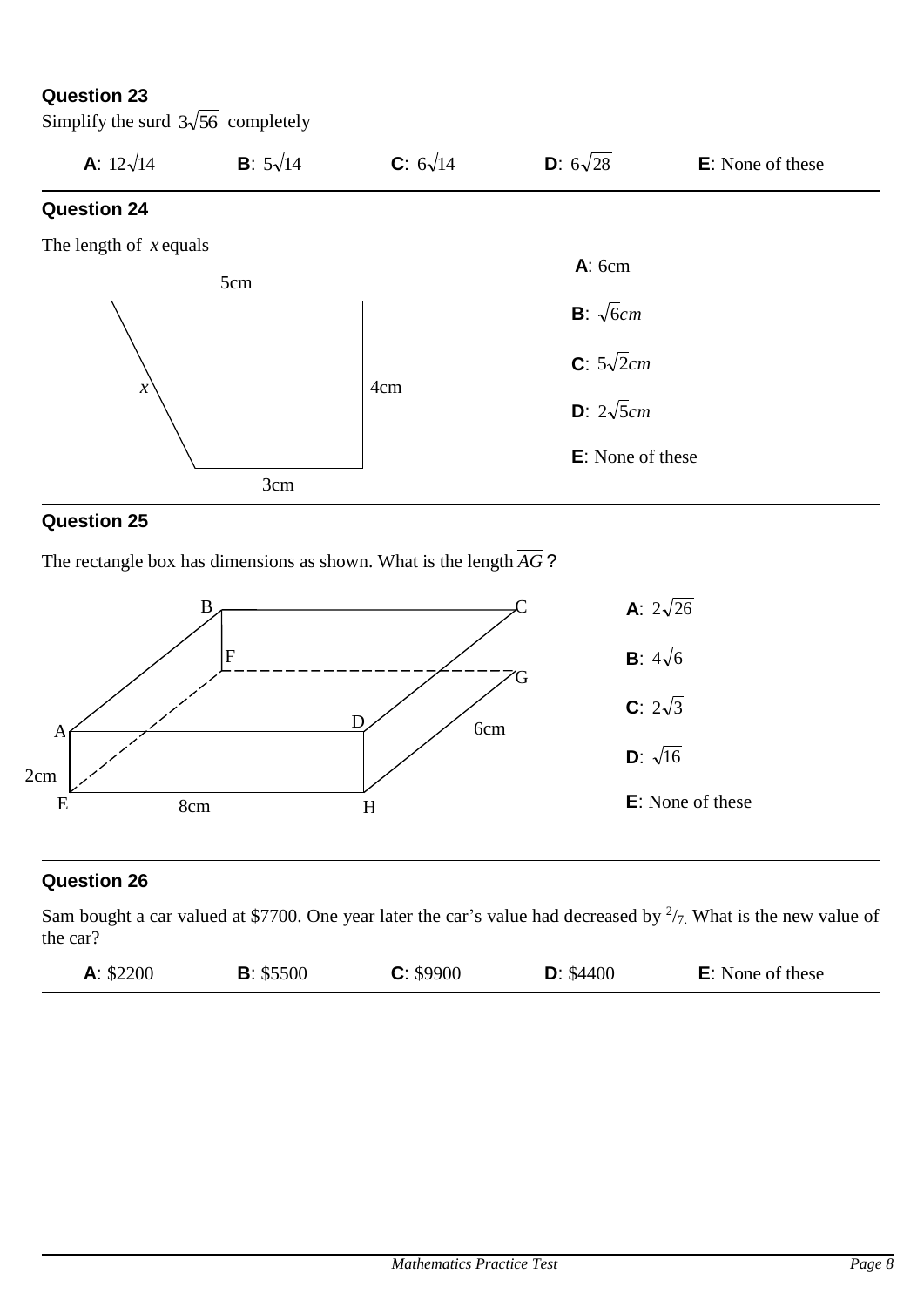If Density = Mass  $\div$  Volume, what is the Mass of the solid in the diagram if its Density is 1.2gm / cm<sup>3?</sup>



## **Question 28**

What is the speed in m/s of a car that travels 30km in 20 minutes?

| <b>A</b> : $1500 \text{ m/s}$ | <b>B</b> : 150 m/s | $C: 90 \text{ m/s}$ | <b>D</b> : 540 m/s | <b>E</b> : None of these |  |
|-------------------------------|--------------------|---------------------|--------------------|--------------------------|--|
|                               |                    |                     |                    |                          |  |

# **Question 29**

If R = 
$$
\frac{(S+T)P}{3}
$$
 then T equals  
\n**A**:  $\frac{3R-S}{P}$  **B**:  $\frac{PR}{3} - S$  **C**:  $\frac{3R}{P} + S$  **D**:  $\frac{3R+S}{P}$  **E**:  $\frac{3R}{P} - S$ 

# **Question 30**

Solve the inequation for *x*

$$
\frac{5(9-x)}{3} + 1 < 11
$$
\n**A**:  $x < 3$  **B**:  $x > 3$  **C**:  $x > -3$  **D**:  $x > 1^{4}/5$  **E**: None of these

# **Question 31**

Solve for *x*

$$
\frac{4x-3}{5} - \frac{2x-3}{2} = -2
$$
\n**A**:  $x = 1 \frac{11}{18}$  \n**B**:  $x = 5 \frac{1}{2}$  \n**C**:  $x = -5 \frac{1}{2}$  \n**D**:  $x = 14 \frac{1}{2}$  \n**E**:  $x = -14 \frac{1}{2}$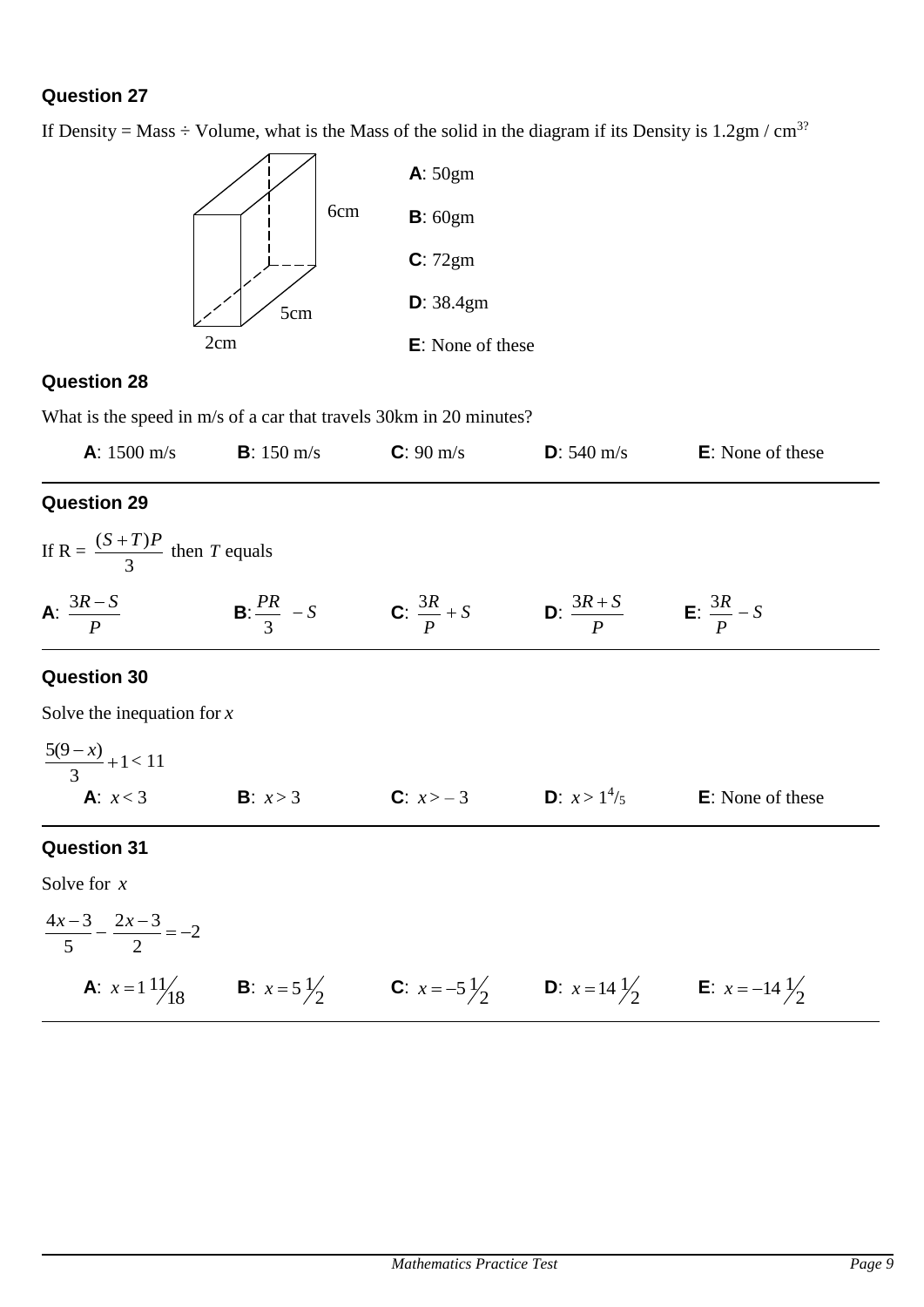Which equation could only be the equation of the graph?



## **Question 33**

Which set of coordinates lie outside the shaded area?



## **Question 34**

The equation of this graph is:

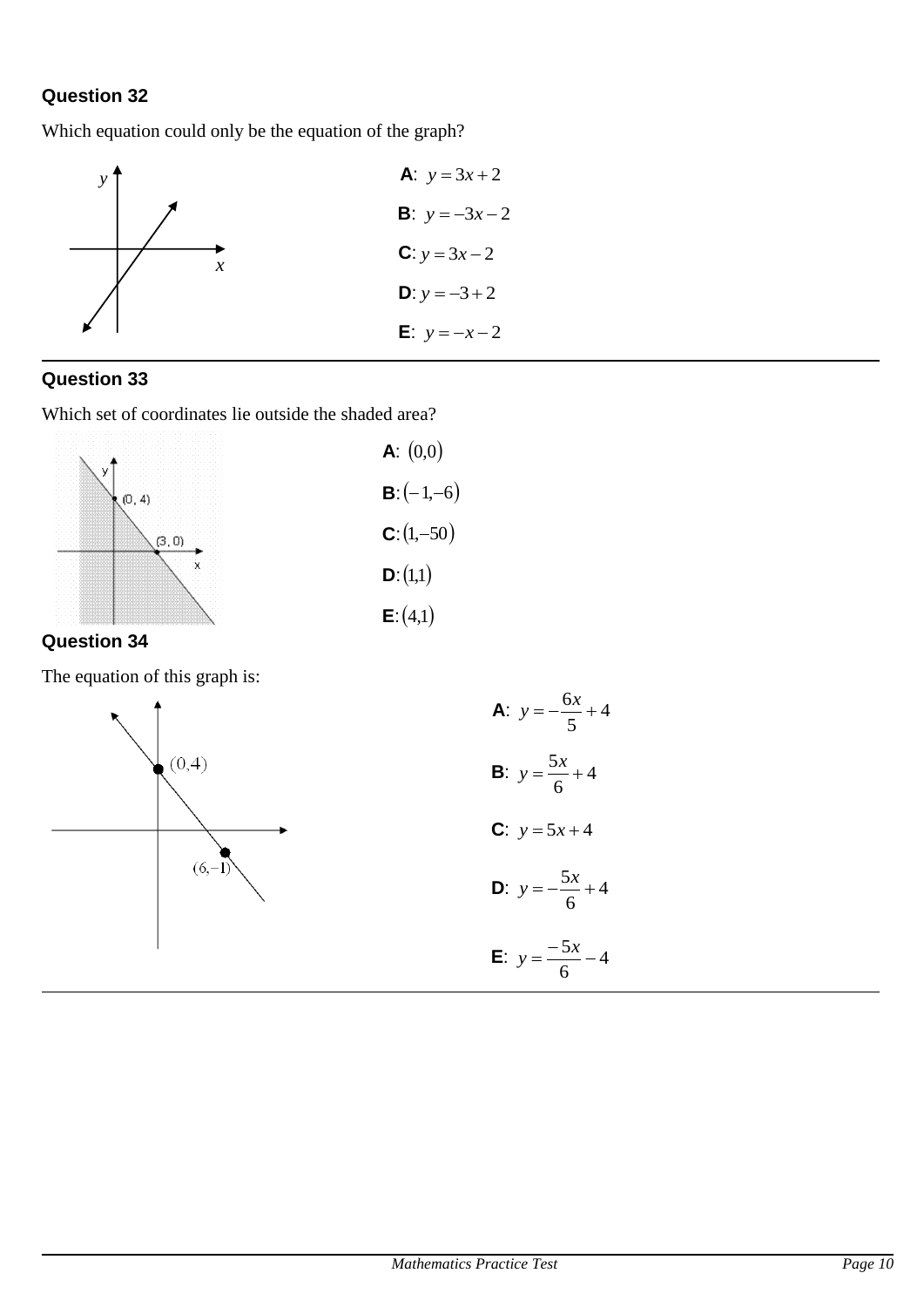The coordinates of the point of intersection for the two graphs could only be:

| $\boldsymbol{y}$                                                  |                                          | <b>A</b> : $(-1,2)$              |                             |                                       |
|-------------------------------------------------------------------|------------------------------------------|----------------------------------|-----------------------------|---------------------------------------|
|                                                                   |                                          | $B: (-1,-2)$                     |                             |                                       |
|                                                                   | $\boldsymbol{\chi}$                      | C: (1,2)                         |                             |                                       |
|                                                                   |                                          | $D: (1,-2)$                      |                             |                                       |
|                                                                   |                                          | <b>E</b> : $(2,-1)$              |                             |                                       |
| <b>Question 36</b><br>$-(-3)^3 =$                                 |                                          |                                  |                             |                                       |
| $A: -9$                                                           | B: 27                                    | C: 9                             | $D: -27$                    | E: None of these                      |
| <b>Question 37</b><br>$\frac{10x^2}{4y} \times \frac{8y^3}{5x} =$ |                                          |                                  |                             |                                       |
| <b>A</b> : $4x^2y$                                                | $B: \frac{2y}{2}$<br>$\boldsymbol{\chi}$ | C: $\frac{2xy^5}{xy}$            | $D: 4xy^2$                  | E: None of these                      |
| <b>Question 38</b><br>$(3°y)^2 \times 2(xy)^6$                    |                                          |                                  |                             |                                       |
| A: $18y^2$                                                        | <b>B</b> : $36xy^3$                      | $C: 2y^2$                        | D: $6xy^2$                  | E: None of these                      |
| <b>Question 39</b>                                                |                                          |                                  |                             |                                       |
| $\frac{3x^{-2}y^2}{6y^{-1}x^3} =$                                 |                                          |                                  |                             |                                       |
| <b>A</b> : $\frac{y^3}{2x^5}$                                     | <b>B</b> : $\frac{y}{2x}$                | C: $\frac{y}{3x}$                | <b>D</b> : $\frac{3y}{r^5}$ | $\frac{2y^3}{}$<br>E<br>$\mathcal{X}$ |
| <b>Question 40</b><br>Which is not the same as $32^{3/5}$ ?       |                                          |                                  |                             |                                       |
| <b>A</b> : $(32^{1/5})^3$                                         | <b>B</b> : $(32^3)^{1/5}$                | <b>C</b> : $(\sqrt[5]{32})^3$    | <b>D</b> : $(32^{1/3})^5$   | <b>E</b> : $\sqrt[5]{32^3}$           |
|                                                                   |                                          |                                  |                             |                                       |
|                                                                   |                                          |                                  |                             |                                       |
|                                                                   |                                          | <b>Mathematics Practice Test</b> |                             | Page 11                               |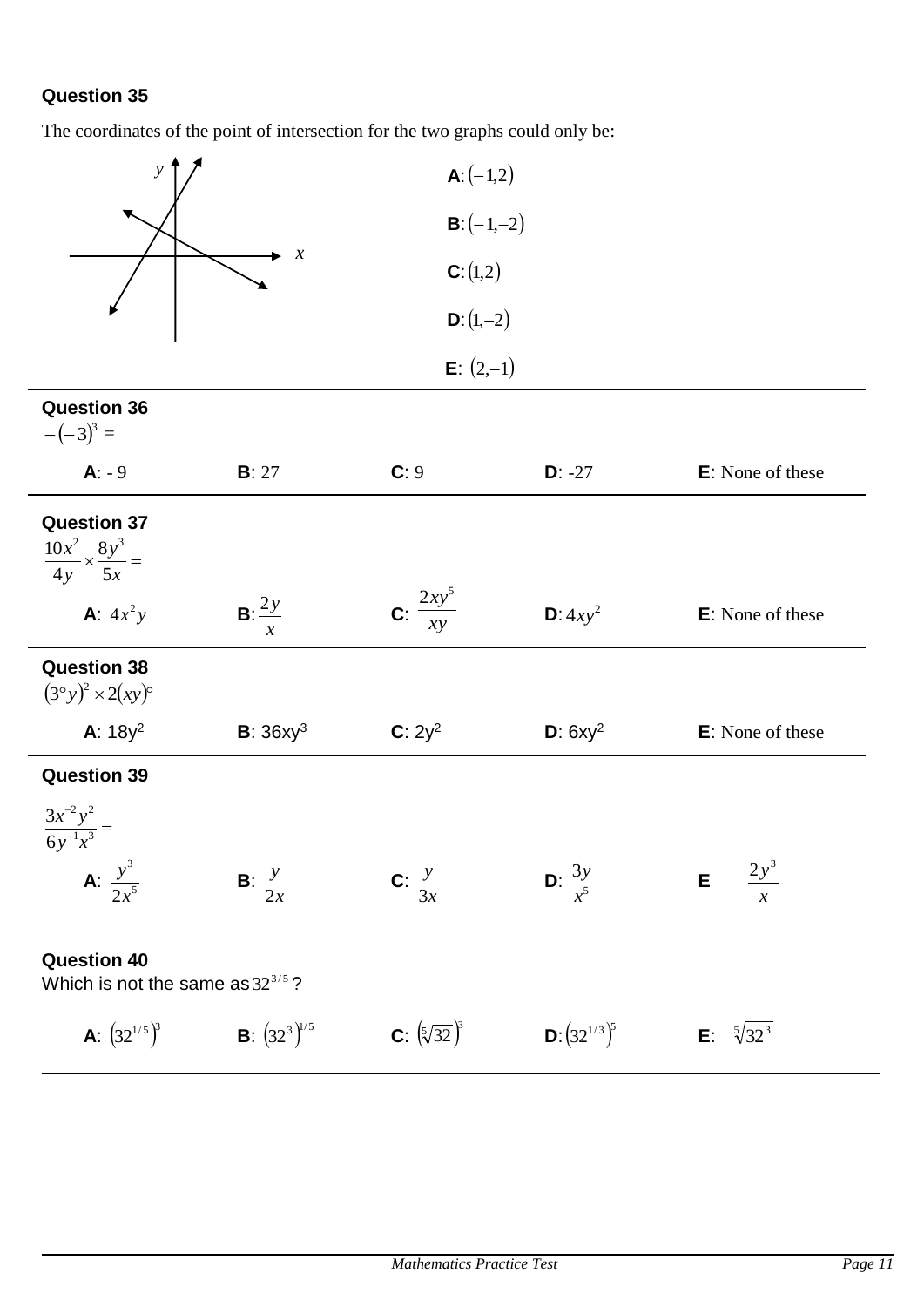#### **Use the Venn diagram to answer questions 41, 42 and 43**



The diagram shows a class of music students and instruments they learn.

 $S =$ Saxophone  $F =$  Flute

## **Question 41**

|                    | What is the total number of students in the class?        |       |       |                          |  |  |  |  |
|--------------------|-----------------------------------------------------------|-------|-------|--------------------------|--|--|--|--|
| A: 33              | B: 22                                                     | C: 17 | D: 23 | E: 28                    |  |  |  |  |
| <b>Question 42</b> |                                                           |       |       |                          |  |  |  |  |
|                    | How many students learnt neither saxophone nor flute?     |       |       |                          |  |  |  |  |
| A: 5               | B:6                                                       | C: 7  | D: 10 | <b>E</b> : None of these |  |  |  |  |
| <b>Question 43</b> |                                                           |       |       |                          |  |  |  |  |
|                    | How many students learnt just the saxophone or the flute? |       |       |                          |  |  |  |  |
| A: 12              | <b>B</b> : 22                                             | C: 17 | D: 15 | <b>E</b> : None of these |  |  |  |  |

#### **Question 44**

Which is the best cumulative frequency graph for the histogram?



## **Question 45**

Jack's Dad invested some money and for every \$12 he invested he got a total of \$15 back. If Jack's Dad invested \$300, how much in total did he get back?

| A: \$225 | <b>B</b> : $$525$ | C: \$480                         | D: \$375 | <b>E</b> : None of these |         |
|----------|-------------------|----------------------------------|----------|--------------------------|---------|
|          |                   | <b>Mathematics Practice Test</b> |          |                          | Page 12 |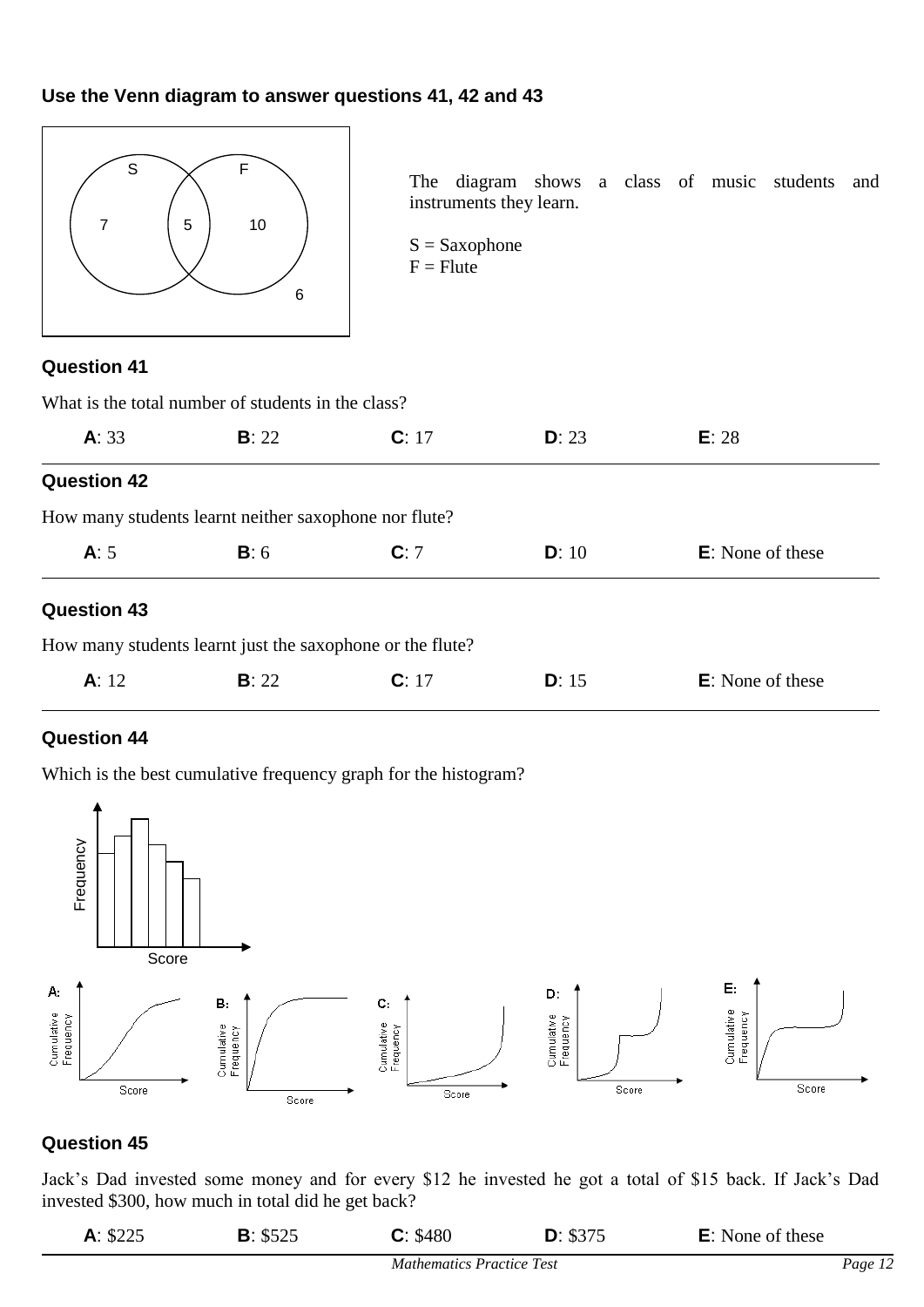| Expand the brackets and simplify                                        |                                                                                             |                                 |                                                                                                                             |                          |
|-------------------------------------------------------------------------|---------------------------------------------------------------------------------------------|---------------------------------|-----------------------------------------------------------------------------------------------------------------------------|--------------------------|
| $(2\sqrt{5}-\sqrt{2})^2$                                                |                                                                                             |                                 |                                                                                                                             |                          |
|                                                                         | <b>A</b> : $4\sqrt{5} + 2\sqrt{2}$ <b>B</b> : $12 - 4\sqrt{10}$ <b>C</b> : $8 - 4\sqrt{10}$ |                                 | <b>D</b> : $2\sqrt{10}$ – 2                                                                                                 | <b>E</b> : None of these |
| <b>Question 47</b>                                                      |                                                                                             |                                 |                                                                                                                             |                          |
| Rationalise and simplify                                                | $\frac{4\sqrt{5}}{\sqrt{3}}$                                                                |                                 |                                                                                                                             |                          |
| <b>A</b> : $\sqrt{2}$ <b>B</b> : $3\sqrt{6}$                            |                                                                                             | C: $\sqrt{6}$                   | <b>D</b> : $\frac{\sqrt{6}}{2}$                                                                                             | <b>E</b> : None of these |
| <b>Question 48</b>                                                      |                                                                                             |                                 |                                                                                                                             |                          |
| If $x = \frac{1}{2}$ , $y = \frac{2}{3}$ and $z = \frac{3}{4}$ evaluate |                                                                                             |                                 |                                                                                                                             |                          |
| $x \div y + z$                                                          |                                                                                             |                                 |                                                                                                                             |                          |
| <b>A</b> : $1\frac{1}{2}$                                               | <b>B</b> : $\frac{3}{7}$                                                                    | <b>C</b> : $1\frac{1}{12}$      | <b>D</b> : $\frac{3}{4}$                                                                                                    | <b>E</b> : None of these |
| <b>Question 49</b>                                                      |                                                                                             |                                 |                                                                                                                             |                          |
| Expand and simplify                                                     |                                                                                             |                                 |                                                                                                                             |                          |
| $(3a-5b)(3a+5b)$                                                        |                                                                                             |                                 |                                                                                                                             |                          |
| <b>A</b> : $9a - 25b$                                                   | <b>B</b> : $9a + 25b$                                                                       |                                 | <b>C</b> : $9a^2 + 25b^2$ <b>D</b> : $9a^2 - 25b^2$                                                                         | <b>E</b> : None of these |
| <b>Question 50</b>                                                      |                                                                                             |                                 |                                                                                                                             |                          |
| Factorise and simplify                                                  |                                                                                             |                                 |                                                                                                                             |                          |
| $3a^2 + 3a - 18$                                                        |                                                                                             |                                 |                                                                                                                             |                          |
|                                                                         |                                                                                             |                                 | <b>A</b> : $(a+3)(a-2)$ <b>B</b> : $3(a-3)(a+2)$ <b>C</b> : $3(a-3)(a-2)$ <b>D</b> : $3(a+3)(a-2)$ <b>E</b> : None of these |                          |
| <b>Question 51</b>                                                      |                                                                                             |                                 |                                                                                                                             |                          |
| Simplify $\frac{x^2-9}{4x-12} \div \frac{x+3}{2}$                       |                                                                                             |                                 |                                                                                                                             |                          |
| <b>A</b> : $\frac{x+3}{4}$                                              | <b>B</b> : $\frac{1}{2}$                                                                    | <b>C</b> : $\frac{x+3}{2(x-3)}$ | <b>D</b> : $\frac{2}{1}$                                                                                                    | <b>E</b> : None of these |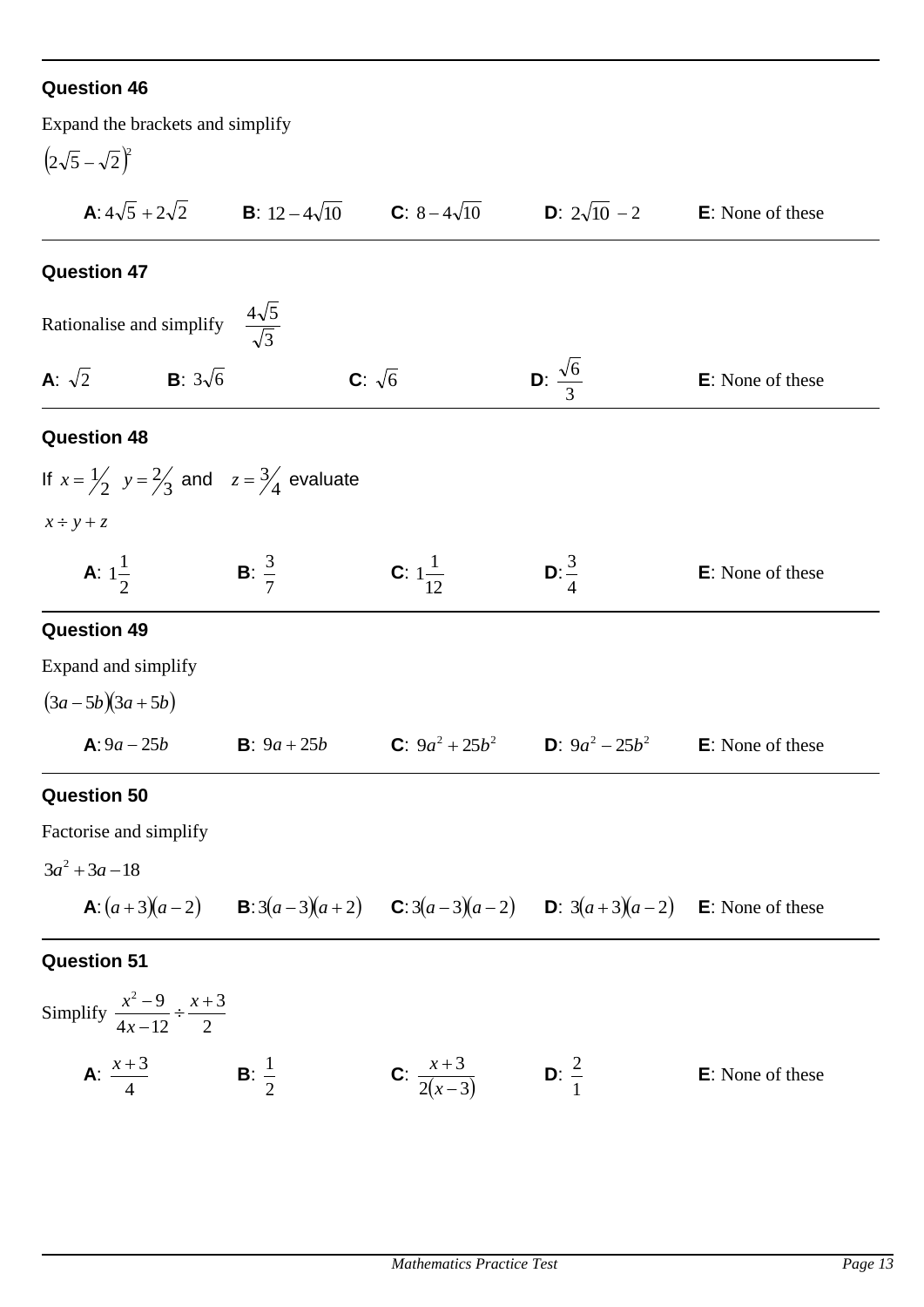The correct ratio to find *x* is:



## **Question 53**

The turning point of the graph could only be:



## **Question 54**

A number *x* is subtracted from two times its square and the result is 45. An equation to find the value of *x* would be:

**A**:  $x^2 - 2x = 45$  **B**:  $2x - x^2 = 45$  **C**:  $2x^2 - x = 45$  **D**:  $2x^2 - 2x = 45$  **E**:  $x - 2x^2 = 45$ 

#### **Question 55**

Find the points of intersection of the graphs of  $y = x^2$  and  $y = 3x - 2$ .

**A**:  $(1,1)(1,4)$ **B**:  $(2,4)(1,1)$  **C**:  $(1,-1)(2,4)$  **D**:  $(-2,4)(1,1)$  **E**: None of these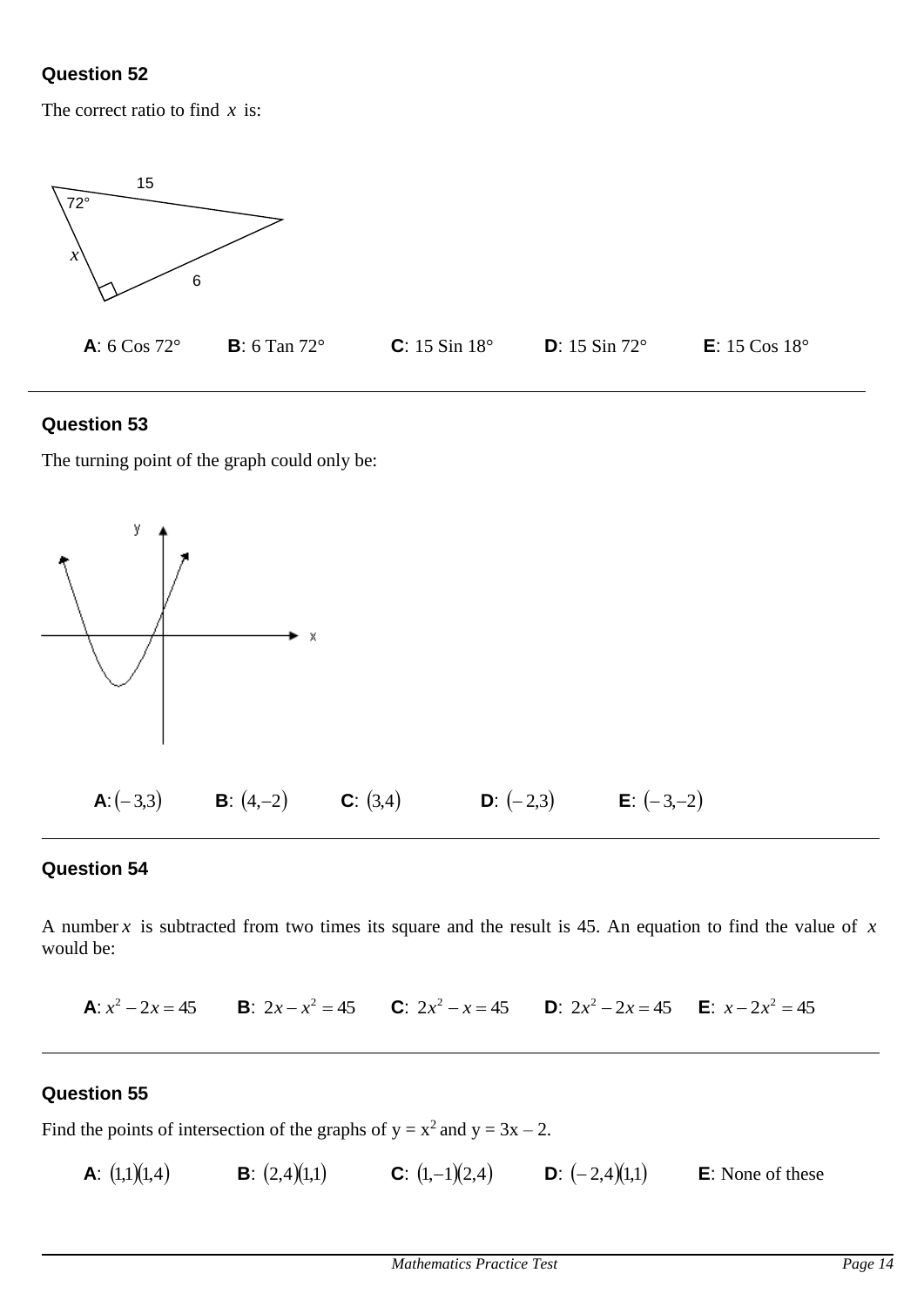## **Use the graph to answer questions 56, 57 & 58**

The graph shows the price paid and weight for bags of sugar bought at different shops.



## **Question 56**

| $\mathsf{A}$ : Shop z                                | $B:$ Shop y | $C:$ Shop x | $D$ : Shop w | $E:$ Shop $v$ |
|------------------------------------------------------|-------------|-------------|--------------|---------------|
| <b>Question 57</b>                                   |             |             |              |               |
| Which two shops charged the same price per kilogram? |             |             |              |               |
|                                                      |             |             |              |               |

At which shop would you get three times the amount of sugar for the same price as shop z?

| $A:$ Shop $v$ | $B:$ Shop x | $C:$ Shop w | $D:$ Shop y | <b>E</b> : None of these |
|---------------|-------------|-------------|-------------|--------------------------|
|               |             |             |             |                          |